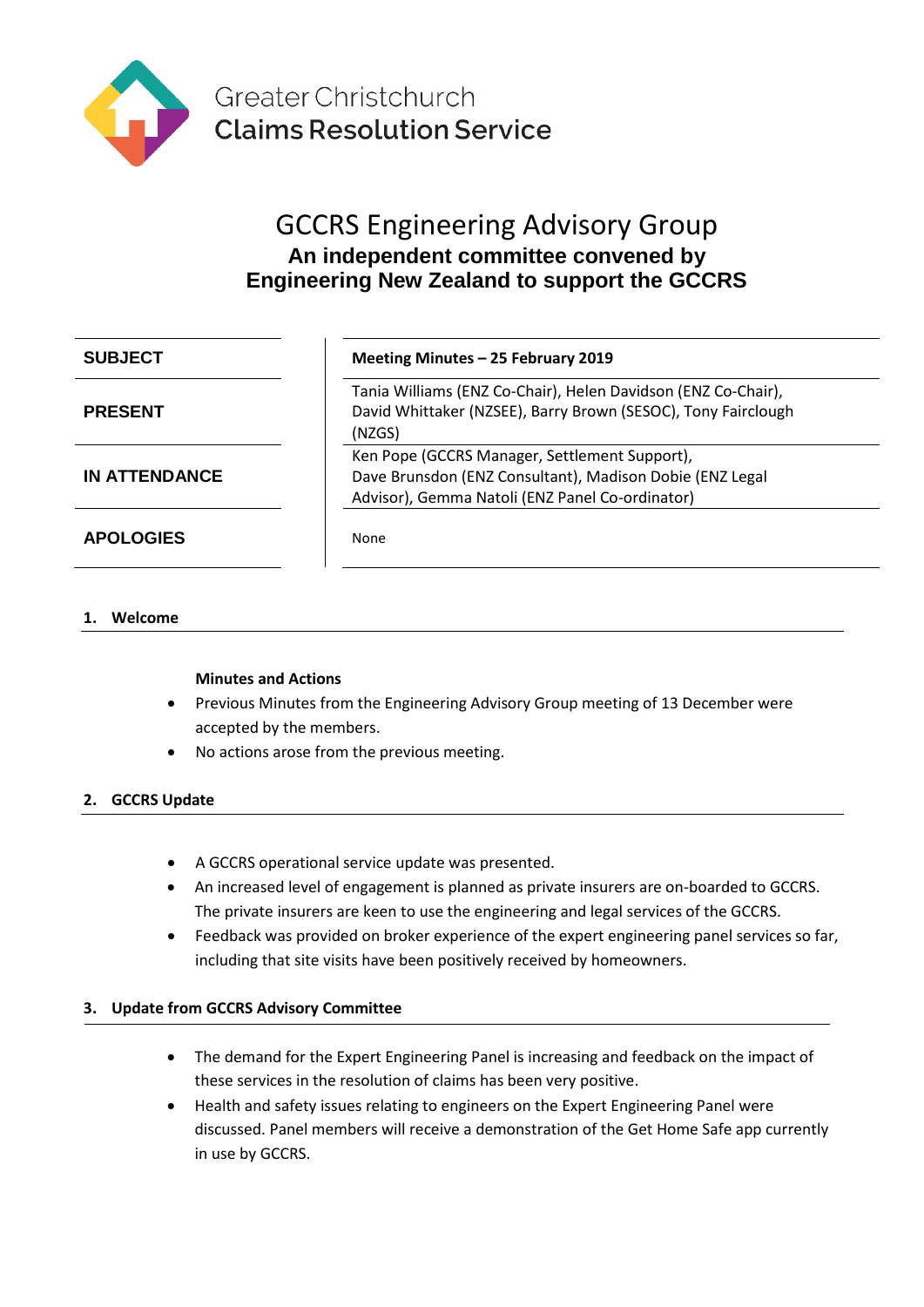#### **4. Update from GCCRS Legal Advisory Group**

- The GCCRS are working to increase uptake of the IDRS, including through early referral and broker education.
- The Legal Advisory Group discussed the legal and regulatory issues engineers are grappling with and there was a discussion on pathways for responding to these.

#### **5. Demand and Capacity**

- Engineering coordination support was discussed in order to meet the demand and changes in case management.
- The demand is anticipated to increase. Indications of growth so far were noted, and consideration given to utilizing Geotech panel members and running another selection process. The decision on whether to run another selection process will be made once funding is confirmed for the service for the next financial year.

#### **6. Panel Update**

- An induction for the Expert Engineering Panel was held on 17 December 2018. This included facilitation training delivered by a professional mediator and lawyer.
- The Expert Engineering Panel was launched 18 December 2018, and approximately 40 referrals to the Panel have been received. Feedback from homeowners, brokers and insurers has been positive so far.
- There are continuing questions around the role of the MBIE guidance. This will be taken up with MBIE.
- The Ministry of Justice (MOJ) is keen to put contracts together to engage the Panel's services for the Insurance Tribunal when it is established.

#### **7. Briefing from Engineers Forum on 13 December 2018**

- Over 100 engineers attended a forum on 13 December 2018 to discuss the issues engineers are grappling with in their work on claims resolution within the Canterbury EQ sequence. The session was well received and the issues gathered have been grouped into three broad categories: technical, insurance and regulatory.
- There was discussion on how the EAG can best support engineers in understanding and addressing these issues (noting Engineering NZ and the EAG are not in a position to make decisions on these matters), including through the use of case studies, presentations at future forums, and discussions with the Legal Advisory Group on legal and regulatory issues.